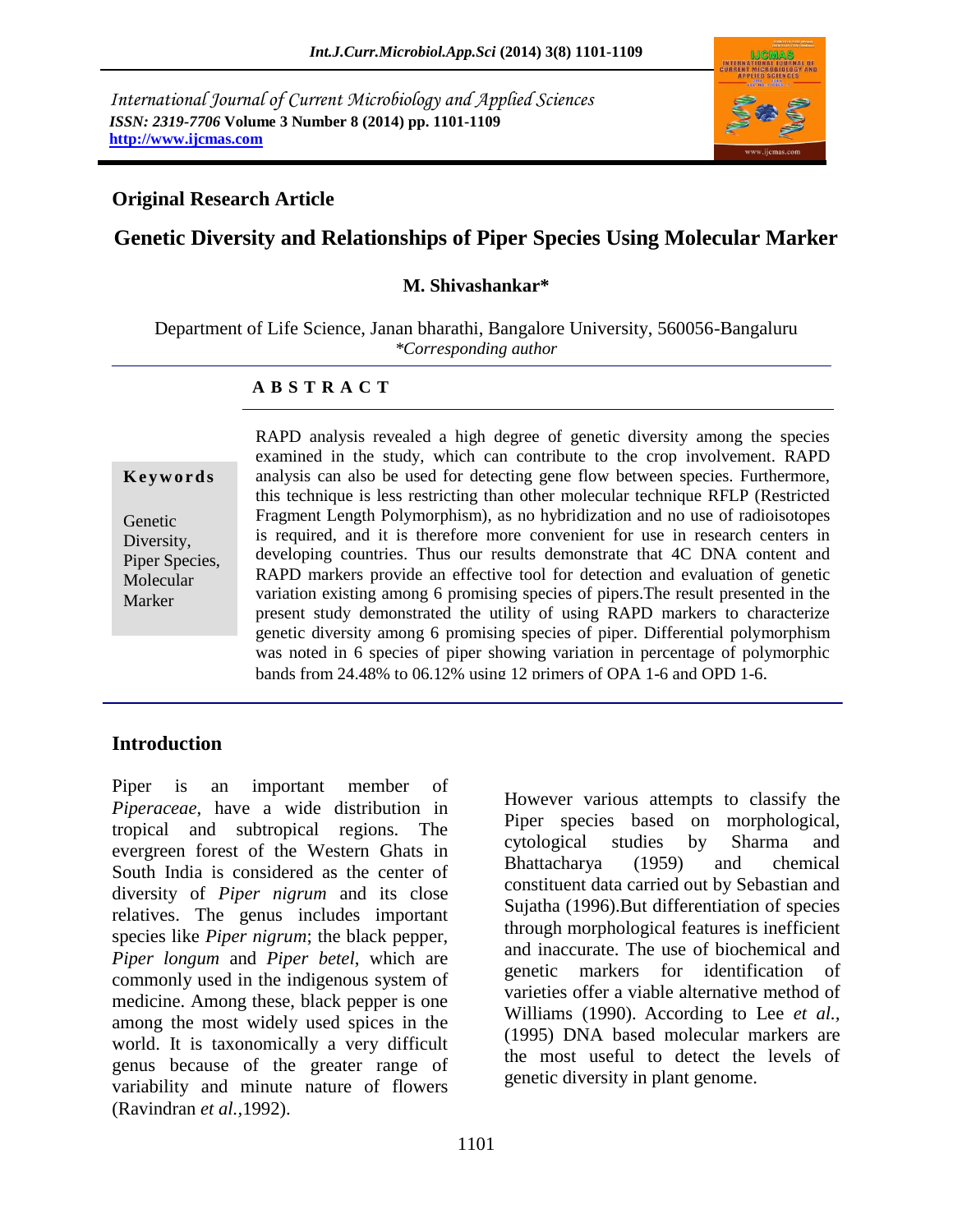Until recently, several promising species released formally are characterized on the basis of morphological data, Piper content and yield potential. Worldwide demand on Piper necessitate work on conservation of Piper germplasm and their further genetic improvement. Therefore, precise characterization of promising species and determination of genetic variation among those are felt necessary. Until recently, several promising species released formally are characterized on the basis of morphological data, Piper content and yield potential. These characters differ under varying environmental condition thereby posing problem identification of species. Unlike morphological markers, cytological (chromosome numbers, nuclear DNA content) and molecular markers (RAPD,AFLP,ISSR etc.) are not prone to environmental influences and characterize the plants portraying the extent of genetic diversity among taxa (Bennett 1987,Bennett and Smith 1991,Waugh and Powell 1992,Chalmers *et al.,*1994,Das *et al.,*1998,Rodriguez *et al.,*1999,Das *et al.,*2001).Of the different markers, RAPD has been widely used in the last decade in species identification programme (Schnell *et al.,*1995) and in assessing genetic variations among different taxa at DNA level because of its cost effectiveness and simple operation without requiring prior knowledge of species DNA sequences (Williams *et al.,*1990,Frankel *et al.,*1995). RAPDs reveal similar patterns of genetic diversity when compared with other marker types and can be performed more rapidly than most other methods (Morell *et al.,*1995) and can provide vital information for the development of genetic sampling, conservation and improvement strategies (Waugh and Powell 1992,Chalmers *et al.,*1994).No report has been published so far either on the genetic characterization or on the extent of genetic variations existing

among promising species of Piper using 4C DNA content and RAPD analysis.

The present study deals with the insitu DNA estimation and RAPD analysis of 6 promising species of Piper to identify and evaluate extent of genetic variation existing among these.

## **Materials and Methods**

The present investigation was carried out in the Department of Lifescience Biotechnology Centre, DNA Fingerprinting Laboratory, Govt of Karnataka, Hulimavu, Banerghata Road, Bangalore.Karnataka.India, during the year January-2013 to December-20014.The materials used and methods followed in this study are presented here. The present study selected leaf samples of six piper species plants that were collected from the conservatory of Biotechnology Centre, Hulimavu, Department of Horticulture, Bangalore, Karnataka, India. Which may represent the wide variation prevalent in the genome. The recently matured leaves were collected and used for DNA extraction.

The basic DNA extraction protocol Dellaporta *et al.,* (1983), was slightly modified following Porebski *et al.,*, (1997). 1g of fresh leaf sample of each plant was grinded using liquid nitrogen and then transferred to a centrifuge tube containing 20 ml of extraction buffer (3% CTAB, 100 mM Tris, 20 mM EDTA, 1.4 M NaCl, 1% PVP and 1% B-mercaptoethanol) preheated to 60º C and maintained at this temperature for 1 hour with intermittent shaking. The centrifuge tube was brought to room temperature and 6 ml of chloroform and isoamyl alcohol (24:1) were added. The contents mixed well by inverting the tube gently 25-30 times, then spun at 7,000 rpm for 15 min. The supernatant was transferred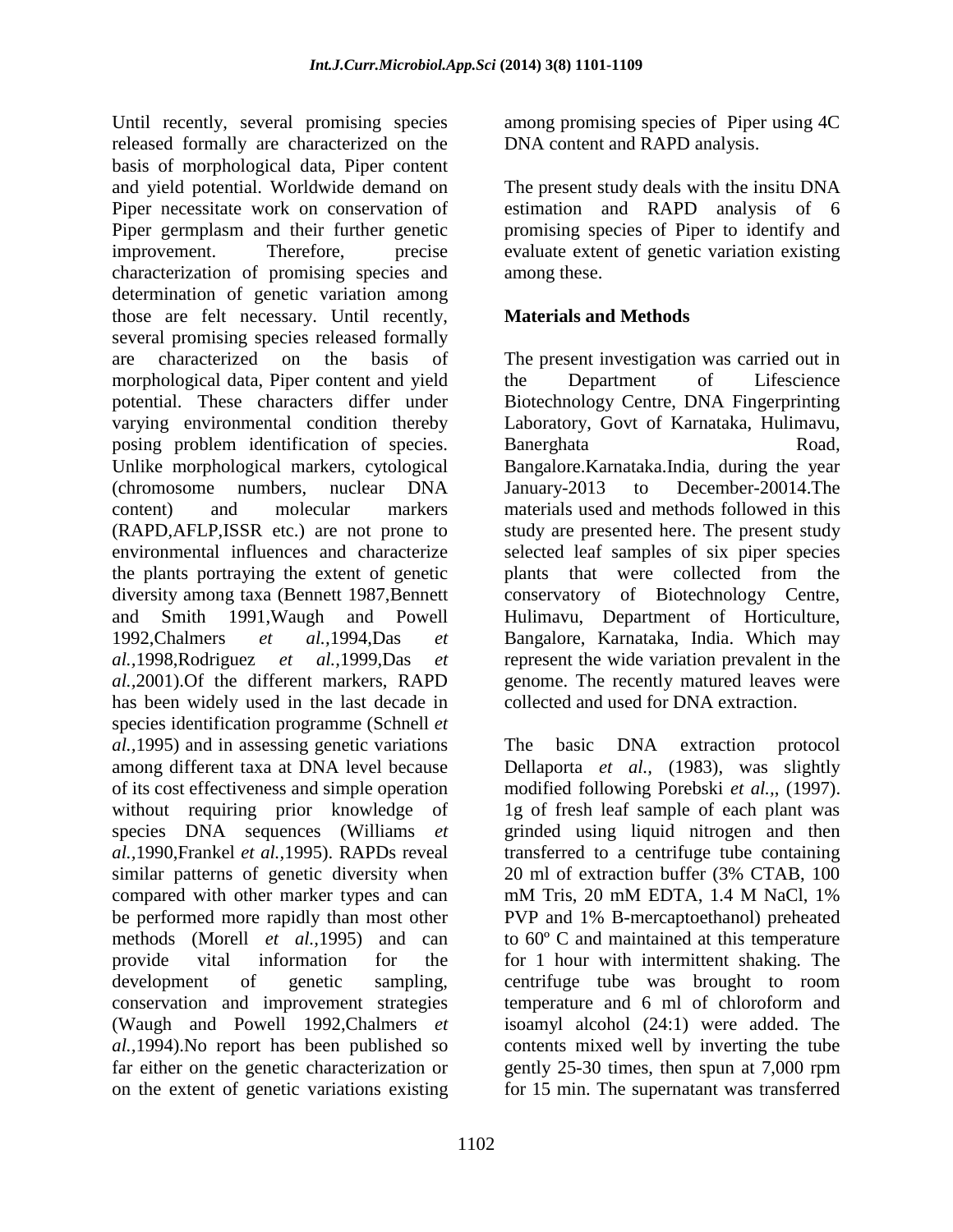to centrifuge tube and this clean-up step was repeated until a clear supernatant was obtained. Supernatant was kept overnight at 4º C to precipitate DNA by adding half a volume of 5 M NaCl and one volume of isopropanol. The DNA was pelleted by centrifuging at 10,000 rpm for 20 min and the pellet was washed with 70% ethanol. The dried DNA pellet was resuspended in 300 µl of TE (Tris EDTA) buffer. Contaminating RNA was removed by digestion with 10 µg of Rnase for 60 min at 37º C. Proteins were removed by digestion with 25µg of Proteinase-K. The DNA was further purified by extracting twice with an equal volume of phenol followed by an equal volume of phenol: Chloroform (1:1) and finally with an equal volume of chloroform. The DNA was precipitated by the addition of one volume of isopropanol and spun at 5,000 rpm for 5 min; the final pellet was dissolved in 300 µl TE. The DNA concentration was determined using UV-Visible spectrophotometer at 260 nm and 280nm and the quality verified by electrophoresis on a 0.8% agarose gel and diluted to a uniform concentration of  $5$  ng/ $\mu$ l for RAPD analysis.

For Feulgen cytophotometric estimation of 4C DNA, ten fixed root tips from each species were hydrolyzed in 1N HCL for 12 minute at 60 ºC, washed in distilled water and stained in Schiff's reagent for two hours at 14ºC; each root tip squash was prepared in 75% acetic acid. Ten scorings were made from each slide and 4C DNA was estimated from metaphase chromosomes using NIKON Opitiphot microscope with microspectophotometer following the method of Sharma and Sharma (1980) with monochromatic light at 550 nm. In situ DNA values were obtained on the basis of optical densities which were converted to picograms (pg) by using Van't Hof's (1965) 4C nuclear DNA value (67.1pg) for *Allium* 

*cepa* as standard species n-53 of *Allium cepa* was used in our experiment. ANOVA were performed among the nuclear DNA values to find out the differences at the species level.

## **DNA Amplification**

### **Results and Discussion**

The yield and quality of DNA extracted by following the procedure described earlier was 10-25 ng per µl for every gram of leaf sample. The DNA obtained was amplifiable and of high quality. Spectrophotometer reading of 1.7-1.8 (260nm/280nm) confirmed the quality of DNA.DNA isolated from 500 mg leaf tissue using 20 ml extraction buffer yielded good quality, high molecular weight DNA (above 50 kb). The quality of the DNA was also confirmed by gel electrophoresis.

In this study, 100 Operon random ten-base long, single stranded primers (OPA 1-6 and OPD with 12 primers in each group) were screened using the Piper species, which on an average gave nine bands. The selected 12 primers were used for the screening of species, in which all the bands obtained were either monomorphic / polymorphic and were considered for the precise calculation of genetic diversity.

The basic protocol described elsewhere for PCR was optimized for high quality amplification and intense repeatable banding patterns. However, a reduction in the amplification of fainter bands was noticed with large changes in template DNA concentrations, while too much DNA produced a smear effect, which emphasized the importance of quantification of the DNA for clear amplification.

A representative of the PCR amplification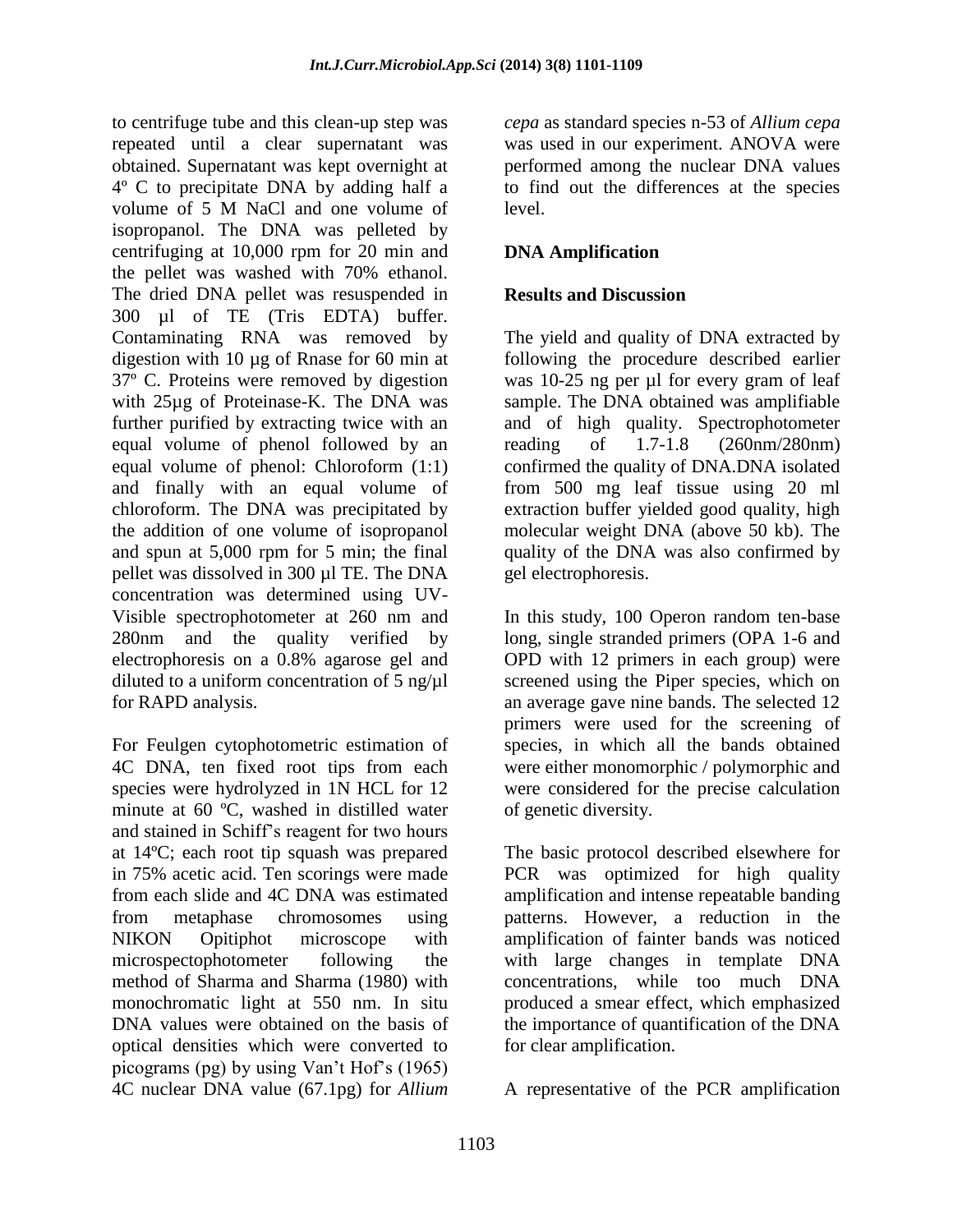product of 6 species is shown in fig.1 which yielded sufficient polymorphisms to distinguish between species by Ward's method of analysis with Squared Euclidean distance gave dendrogram. Based on the number of bands all the species were grouped in three clusters (Fig. 2). The dendrogram revealed a maximum similarity between *Piper nigrum* and *Piper longum*

species. Every single species/hybrid could be identified using these selected twelve primers.

Analysis of diversity based on PCR fragments amounted to saturating the genome. The analysis of 6 species of Piper suggested that diversity is moderate to high and has shown even differences also.

| <b>Species of Piper</b> | <b>4C</b> nuclear<br><b>DNA</b> content<br>(pg) | Number of<br>polymorphic<br>bands(OPA 1-<br>6) | Number of<br>polymorphic<br>bands (OPD 1-<br>6 | $%$ of<br>polymorphic<br><b>bands</b> |
|-------------------------|-------------------------------------------------|------------------------------------------------|------------------------------------------------|---------------------------------------|
| P. nigrum               | $8.74 \pm 0.04$                                 | 09                                             | 09                                             | 18.36                                 |
| P.mullesua              | $8.58 \pm 0.06$                                 | 09                                             | 11                                             | 20.40                                 |
| P. longum               | $7.31 \pm 0.05$                                 | 07                                             | O <sub>6</sub>                                 | 13.26                                 |
| P. betel,               | $6.81 \pm 0.05$                                 | 13                                             | 11                                             | 24.48                                 |
| P. retrofactum          | $7.57 \pm 0.05$                                 | 06                                             | 00                                             | 06.12                                 |
| P.chaba                 | $4.20 \pm 0.06$                                 | 09                                             | 08                                             | 17.34                                 |

| <b>Table.1</b> C Nuclear DNA Content in Six Piper Species. (P. Nigrum, P.Mullesua, P. Longum, P. |  |
|--------------------------------------------------------------------------------------------------|--|
| Betel, P. Retrofactum and P.chaba)                                                               |  |

#### **Table.2** Synthetic Oligonucleotide OPA 1-6 and OPD 1-6 used as Primers for Amplification of Piper DNA

| Primer No. | <b>Sequence</b>   | <b>Total no. of fragments</b><br>amplified |
|------------|-------------------|--------------------------------------------|
| OPA-01     | CAGGCCCTTC        | 09                                         |
| $OPA-02$   | <b>TGCCGAGCTG</b> | 09                                         |
| $OPA-03$   | <b>AGTCAGCCAC</b> | 07                                         |
| $OPA-04$   | <b>AATCGGGCTG</b> | 13                                         |
| $OPA-05$   | <b>AGGGGTCTTG</b> | 06                                         |
| $OPA-06$   | <b>GGTCCCTGAC</b> | 09                                         |
| $OPD-01$   | <b>ACCGCGAAGG</b> | 09                                         |
| $OPD-02$   | <b>GGACCCAACC</b> | 11                                         |
| $OPD-03$   | <b>GTCGCCGTCA</b> | O <sub>6</sub>                             |
| $OPD-04$   | <b>TCTGGTGAGG</b> | 11                                         |
| $OPD-05$   | <b>TGAGCGGACA</b> | 00                                         |
| OPD-06     | <b>ACCTGAACGG</b> | 08                                         |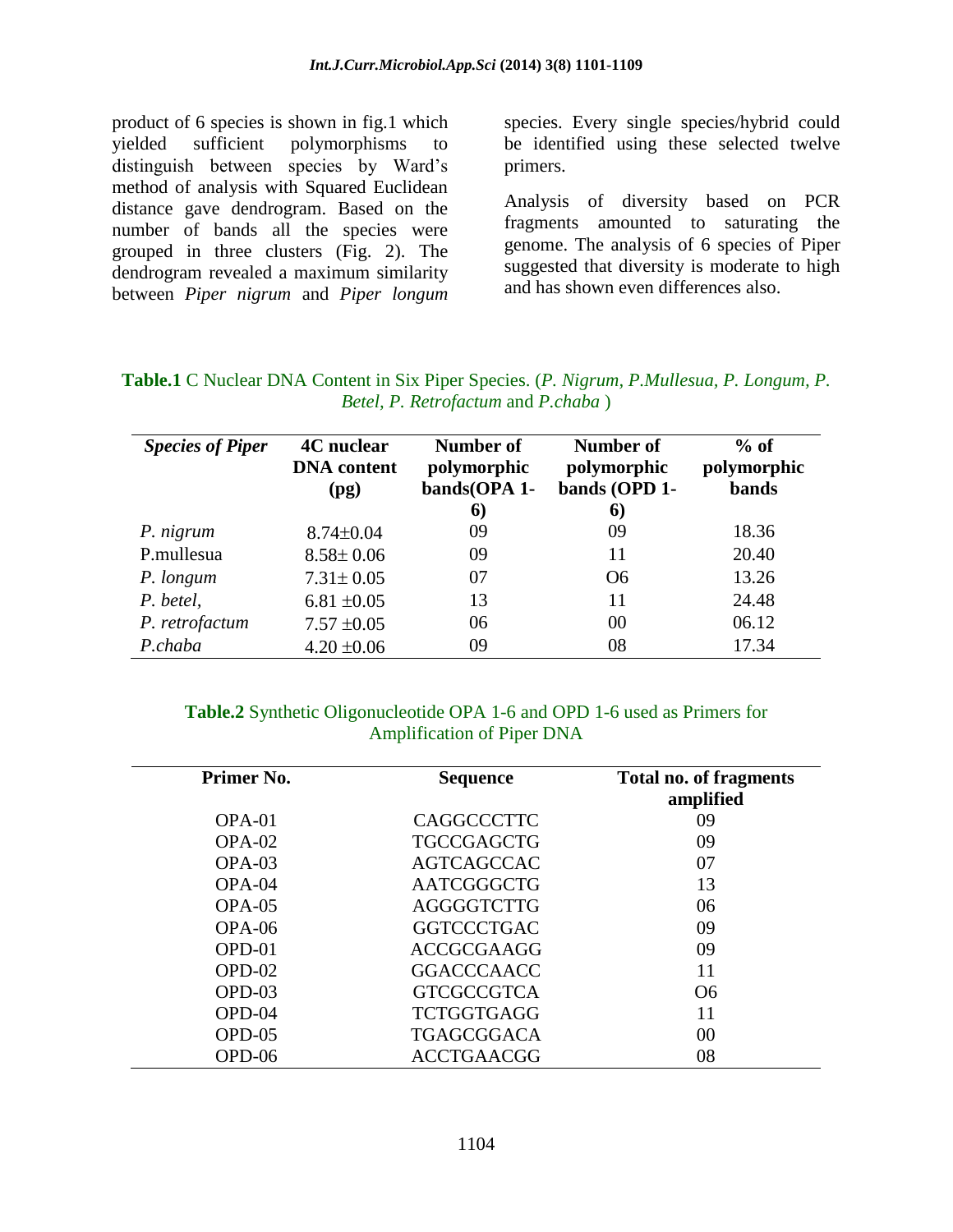**Fig.1** Gel Profile of Piper species (*P. Nigrum P.mullesua, P. Longum, P. Betel, P. Retrofactum* And *P.chaba* Amplified with Selected Primers like OPA 1-6 and OPD 1-6



**Fig.2** Tree Diagram/Dendrogram Depicting the Genetic Relationship of 6 Piper Species



#### **Diversification in DNA Amount**

The 4C DNA values were reported for the first time in 6 species of piper significant differences of 4C DNA were recorded between species 8 having minimum 4.2Picogram to maximum 8.74 Pico gram nuclear DNA content such intraspecific variations are in close agreement with the reports of other workers (Furuta *et al.,*1975, Price *et al.,* 1980, Das *et al.,* 1998). The consistency in the DNA amount at the species level in the repeated experiment revealed the stable 4C DNA content in each species of piper. The DNA amount differed significantly and the difference in the DNA content depend on the repetitive DNA amount (Flavetl *et al.,*1977). The variability

in the DNA content in different species might be attributed to the loss or addition of many repeats in the genomes through alteration in the micro-and macroenvironment during evolution in the selection of new species (Price *et al.,* 1980, Das etal.1998). The variability of DNA amount could be attributed to loss or addition of highly repetitive DNA sequence rather than AT or GC rich sequences in a genome (Martel *et al.,*1997). Which is reached a certain level and got stabilized during micro-evolution and gradual selection. (Table 1).

Clustering of speciesThe squared Euclidean distances was calculated using the data on 6 piper species with 12 Primers OPA 01- 06, OPD 01-06). Highest distance was observed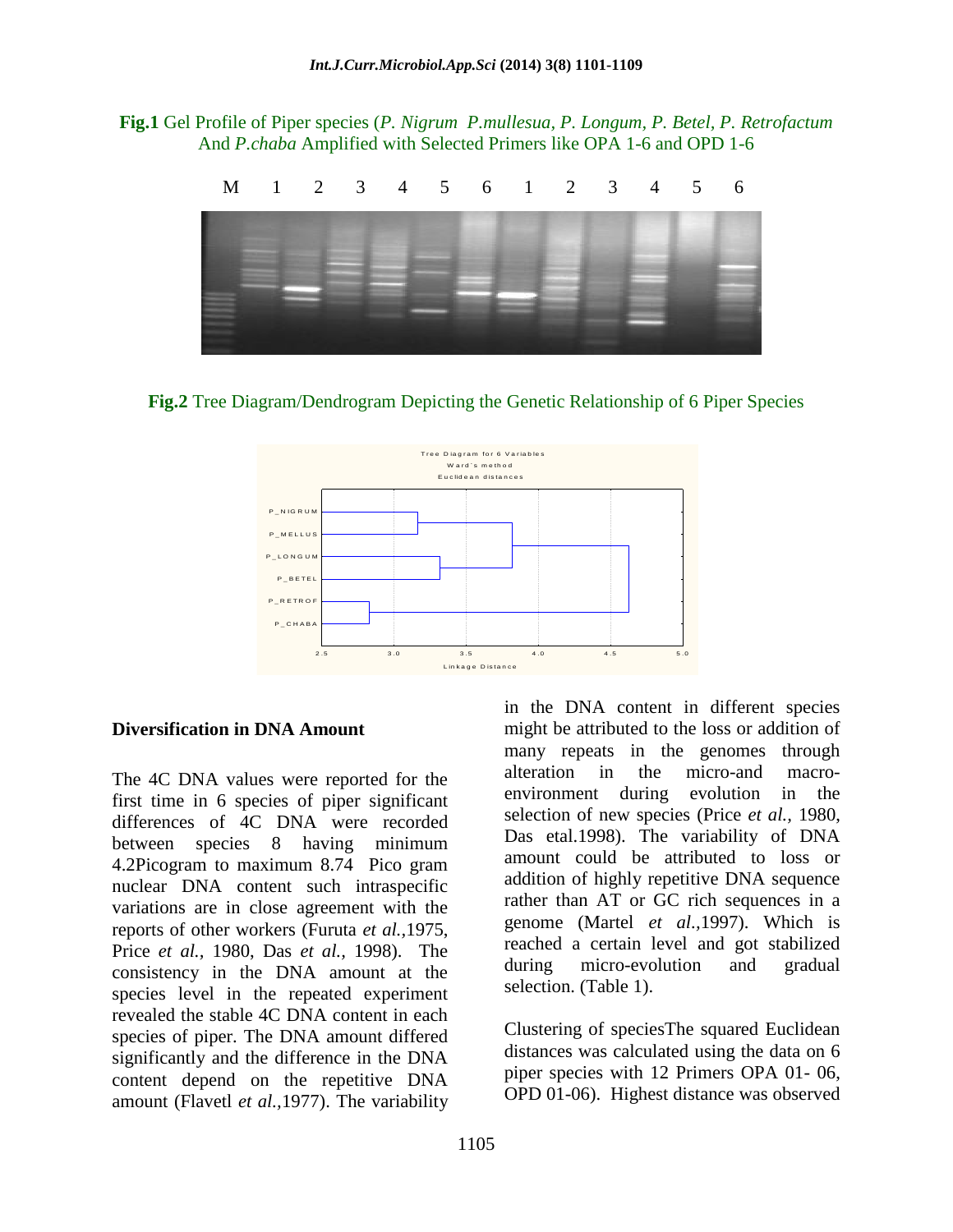between *Piper nigrum* and *Piper chaba*. The lowest distance was recorded between *Piper retrof* and *Piper chaba* .

The distance within species was least (2.84 units) and highest (4.6 units) and intermediate distance between (3.82 units). However this was in line with the results obtained in Wards genetic diversity calculations.

The dendrogram (Fig.2) showed three distinct clusters namely 1. *Piper nigrum* and *Piper mellus*. Cluster 2 included *Piper longum* and *Piper betel* and cluster 3 showed *Piper retrof* and *Piper chaba*.From the pattern of clustering, it was pertinent that RAPD technique was efficient in segregating species into different clusters. More significantly, the clustering had been largely successful in retaining the relationship between species as proposed by Schilling and Heiser (1981). In the light of current study at species level, it can be seen in the clustering pattern that the series were clearly distinguished in piper species. The association of the species observed in the present day was similar to the pattern observed by Sivloap and Solodenko (1998) and Khalid *et al.,* (1999).

## **Differential Polymorphism of DNA**

The result presented in the present study demonstrated the utility of using RAPD markers to characterize genetic diversity among 6 promising species of piper. Differential polymorphism was noted in 6 species of piper showing variation in percentage of polymorphic bands from 24.48% to 06.12% using 12 primers of OPA 1-6 and OPD 1-6 (Table 1). The observed high proportion of polymorphic loci reveals profound variation among the piper species. Significant genetic variations by RAPD have also been reported in other species at Species level (Colombo *et al.,*

1998, Das *et al.,* 1998, Huang *et al.,* 2003).Wide genetic distances determined by Euclidean Wards genetic distance reveals relatively high genetic variation among 6 species. The considerable polymorphism detected in the present day also illustrated genetic diversity among piper species of the same origin as reported among coffee species (Sera *et al.,* 2003). The observed differences among 6 piper species could be ascribed to the fluctuating micro and macro climatic conditions of habitat. Ward's analysis of RAPD data also reveals that all piper species belonging to the state of Karnataka are genetically closer. The greater sensitivity of RAPD obtained in the result to species diversity may be derived from rapid evolution of non-coding, repetitive D N A sequence detected by R A P D s. This hypothesis has been corroborated from (Plomion *et al.,* 1995).

On comparison of six species in, it can be observed that though they differ largely in their, phenotypic expression, but the genetic difference as observed from DNA fingerprints was found to be low. The genetic variation as detected by RAPD analysis opens up the avenue for the proper identification and selection of the species that could be used for varietal identification and planning for future breeding programme.

## **References**

- Ajibade S.R., Weeden.N.F & Chite S.M., Inter simple sequence repeat analysis of genetic relationship in the genus Vigna.*Euphytica* 111:47-55. (2000).
- Ajit K.Shasany, Alka Srivastava, Janak R.Genetic diversity assessment of Mentha spicata L.germplasm through RAPD analysis fifteen elite accessions in the national gene bank of Mentha spicta L.IPGRI Plant Genetic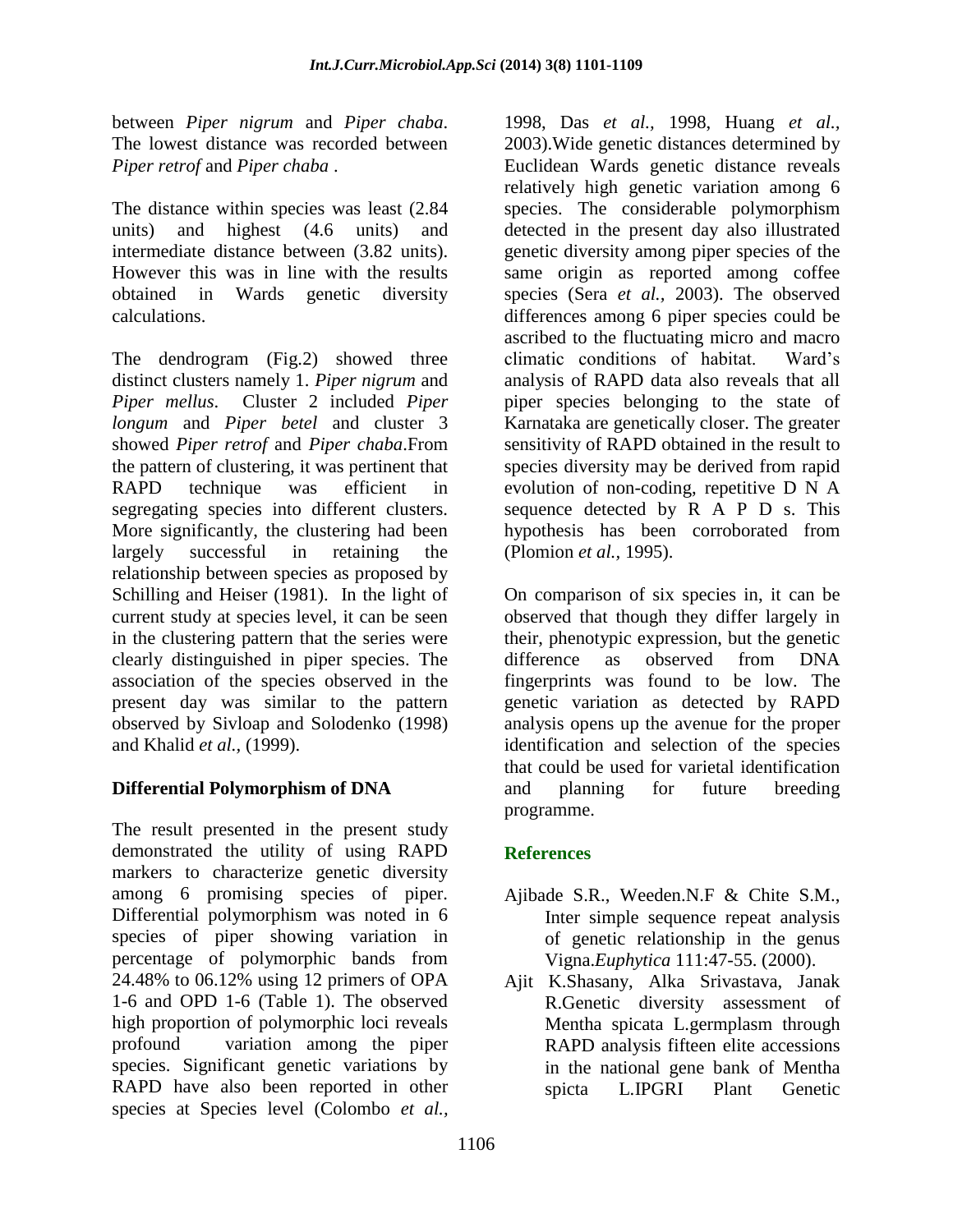Resources Newsletter Portal.130, 1-5, (2002).

- Akagi, H.; Yokozeki, Y.; INagaki, A and Fugimura, T. (1997) highly polymorphic microsatellites of rice consist of AT repeats and a classification of closely related cultivars with these microsatellite loci. *Theor.Appl.Genet*., 94 61-67.
- Akagi, H.; Yokozeki, Y.; Inagaki, A.; Nakumura, A.and Fujimura, T. (1996) A codominant DNA marker closely linked to the rice nuclear restorer gene, RF-1, identified with inter –SSR fingerprinting.*Genome*, 39:1205-1209.
- Akito Kaga,Norihiko Tomooka,Yoshinobu Egawa,Kazuyoshi Hosaka & Osamu Kamijima.Species relationships in the subgenus Ceratotropis (genus Vigna) as revealed by RAPD analysis.*Euphytica* 88:17-24.1996.
- Akkaya, M.S., Shoemaker, R.C., Specht, J.E., Bhagwat, A.A., and Cregan, P.B. (1995). Integration of simple sequence repeat DNA markers into a soybean linkage map. *Crop Sci.*35:1439-1445.
- Alstrom-Rapaport, C., Lascoux, M.,-Wang, Y.C., Roberts, G.and Tuskan, G.A, (1998), Identification of RAPD marker linked to sex determination in basket willow (salix viminalis L.). J. Heredity, 89 (1):44-49.
- Antoni Rafalski, Scott Tingey and John G.K. Williams.1994.Random amplified polymorphic DNA (RAPD) markers.Plant Molecular Biology Manual.H4:1-8.
- Arumuganathan, and Earle, D, (1991). Nuclear DNA content of some important plant species Pant.Mol.Bio *Rep.,* 9(3):208-218.
- Arus P,Shields C.R,Orton J J (1985) Application of isozyme electrophoresis for purity testing and cultivar identification of F1 hybrids in *Brassica oleracea.* Euphytica 34:651-657.
- Atal.C.K., (1959), (Sex reversal in hemp by application of gibberelin.) Curr.Sci.28:408-409
- Ausubel.M.F, Brent. R. Kinton. E.R. Moore. D. D. Smith.A.S.and Struhl.K,(1989), preparation and analysis of DNA In; current protocols in molecular biology .johnwily and sons ,Inc Newyark capter 2, section 1,pp.435-460
- Awasthi,A.K.;Nagaraja,G.M.;Naik,V.G;Kan ginakudru,S., Thangavelu, K. and Nagaraju, J. 2004. Genetic diversity and assays.*BMC Genetics,* 5:1-9.
- Bagchi G.D, Jain D.C and Sushil Kumar. 1998. The Phytotoxic effects of the artemisinin related compounds of Artemisia annua. Journal of Medicinal and Aromatic Plant Sciences 20.5-11.
- Banerjee, N.S., Manoj, P. and Das, M.R., (1999), male sex associated RAPD markers in *longum l. Curr.* 77 *(5): 693- 695.*
- Baudraco, A.S, and Pittrat, A, (1996), Agenitic map of melon (Gerenmos melo L.) With RAPD, RFLP, Isozyme, disease resistance and morphological markers, Theor Appl.Genet, 93; 57-64
- Bauforth, K.R.N, Nelson, P.N, Digby, J.E.Neil, .J.D.O and Murry, P.G, (1999), polymerase chain reaction.mol.pathol. 52; 1-10
- Bawa. K.S., (1980), Evolution of dioecy in flowering plants. Annu.Rev.Ecol.Syst. 11:15-39
- Bellamy, A., Vedel, F. and Bannerot, H., (1996). Varietal identification in *cichorium inybus* L. and determination of genetic purity of F1 hybrid seed sample, basedon RAPD markers. *Plant Breeding,* 115 (2):128-132.
- Bonosree et.al. (1978) Carcinoma of Oesophagus in Northern Karnataka, *Ind.Jour.Cancer,* 15, 32.
- Botstein D., White R.L., Skolnick M., and Davis R.W. (1980).Construction of a genetic linkage map in man using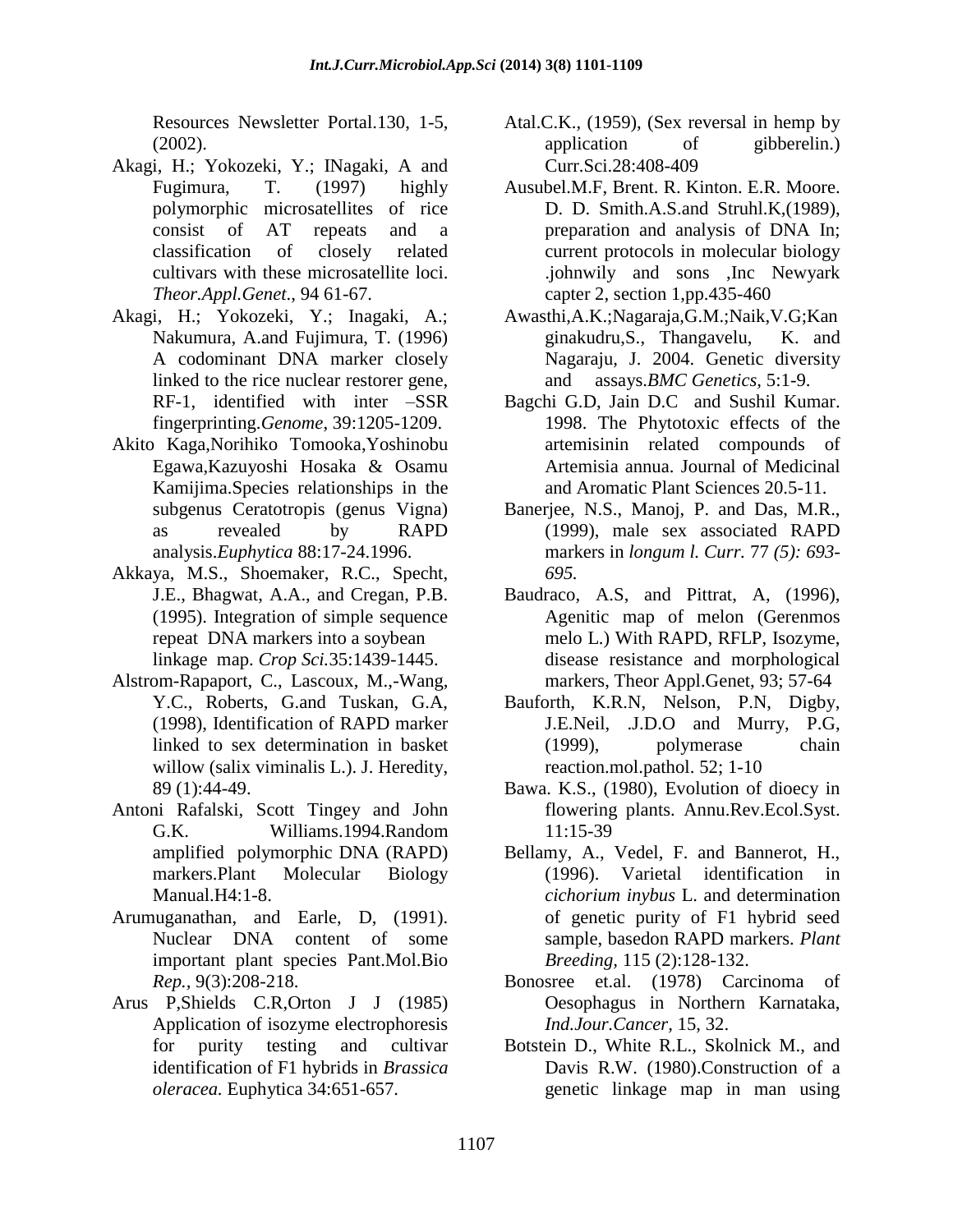restriction fragment length polymorphisms. *Am.J.Hum, Genet.* 32*:314*-331.

- Broun, P., and Tanksley, S.D. (1996). Characterization and genetic mapping of simple sequences in the tomato genome.*Mol.Genet.*250:29-49.
- Brunella Martire Bowditch, Darrilyn Albright G, John G.K.Williams, and Michael J.Braun,Use of Randomly Amplified Polymorphic DNA Markers in Comparative Genome Studies,*Methods in enzymology,*224,p 294.(1991).
- Buteler, A.I.; Jarret R.L. and LaBonte, D.R. (1999) Sequence characterization of microsatellites in diploid and polyploidy *Ipomoea*. *Theor. Appl. Genet.,* 99:123-132.
- Das, A.B., Rai, S and Das, P.1998. Karyotype analysis and 4C DNA content in some species of ginger (*Zingiber officinale* Rose.). Cytobios **93**:175-84.
- Dellaporta, S.L., Wood, J. and Hicks, J.B. (1983). A plant DNA minipreparation: Version II. Plant Molecular Biology Reporter, 1, 19-21
- Flavell, R.B.Rimpau,J, and Smith, D.B. 1997. Repeated sequence DNA relationships in four cereal genomes. Chromosoma 63: 5-22.
- Frankel,O.H., Brown,A.H.D. and Burdon. 1997. The Conservation of Plant Biodiversity. Cambridge University Press, Cambridge, U.K.
- Furuta, Y., Nishikawa,K. and Makino, T.1975.Interspecific variation of nuclear DNA content in *Aegilops squarrosa* L. Jap.J.Genet.50:257-63.
- Huang,H.,Layne,D.R. and Kubisiak, T.L.2003. Molecular characterization of cultivated Pawpaw (Asimina triloba) using RAPD markers. J.Amer.Soc.Hort.Sci.128:85-93.
- Innis, M. A., Gelfand, D. H., Snisnky, J. J.

and White, T. J. (1990), PCR protocols Ed 1. Academic Presee, San Diego, California, USA.

- Khalid,S.A.,Michel,T.,Herve,S.,Patrick,L.,Y ves,G.,Francois, K. and Andre, B.1999. Annex 1, Proc,  $4<sup>th</sup>$  European Conf. On sunflower Biotech. Abstract of lectures 1.Species relationships based on genome organization in *Helianthus.* Helia 22 (30):181.
- Krawetz, S.A. (1989). The polymerase chain reaction: Opportunities for agriculture. Agricultural and Biotechnological News Information, 1, 897-902.
- Lee M. 1995, DNA markers and plant breeding program. Adv. Agron. 55. 265-344.
- Liston,A. and Arias,D.M.1991.Phylogenetic and systematic inferences from chloroplast DNA and isozyme variation in *Helianthus* section. *Helianthus (Asteraceae).* Syst. Bot. 16: 50-76.
- Martel,E., Denay,D., Siljakyakovlev,S., Brown, S. and Sarr, A. 1997.Genome size variation and basic chromosome number in pearl millet and fourteen related *Pennisetum* species.J.Heredity 88:139-143.
- Morell,M.K., Peakall,R., Appels, R., Preston, L.R. and Lloyd, H.L. 1995.DNA profiling technique for plant variety identification. Anus J.of Exp.Agri.35:807-819.
- Plomion, C., Bahrman, N., Durel,C.E. and Malley,D.M.O.1995.Genome mapping in *pinus pinaster* (Maritime pine) using RAPD and protein marker.Heredity 74:661-668.
- Porebski, S., Bailey, G. and Baum, B.R. (1997). Modification of a CTAB DNA extr action protocol for plants containing high polysaccharides and polyphenol components. Plant Molecular Biology Reporter, 15, 8-15/
- Price,H.J.,Bachman,K.,Cihambers,K.L. and